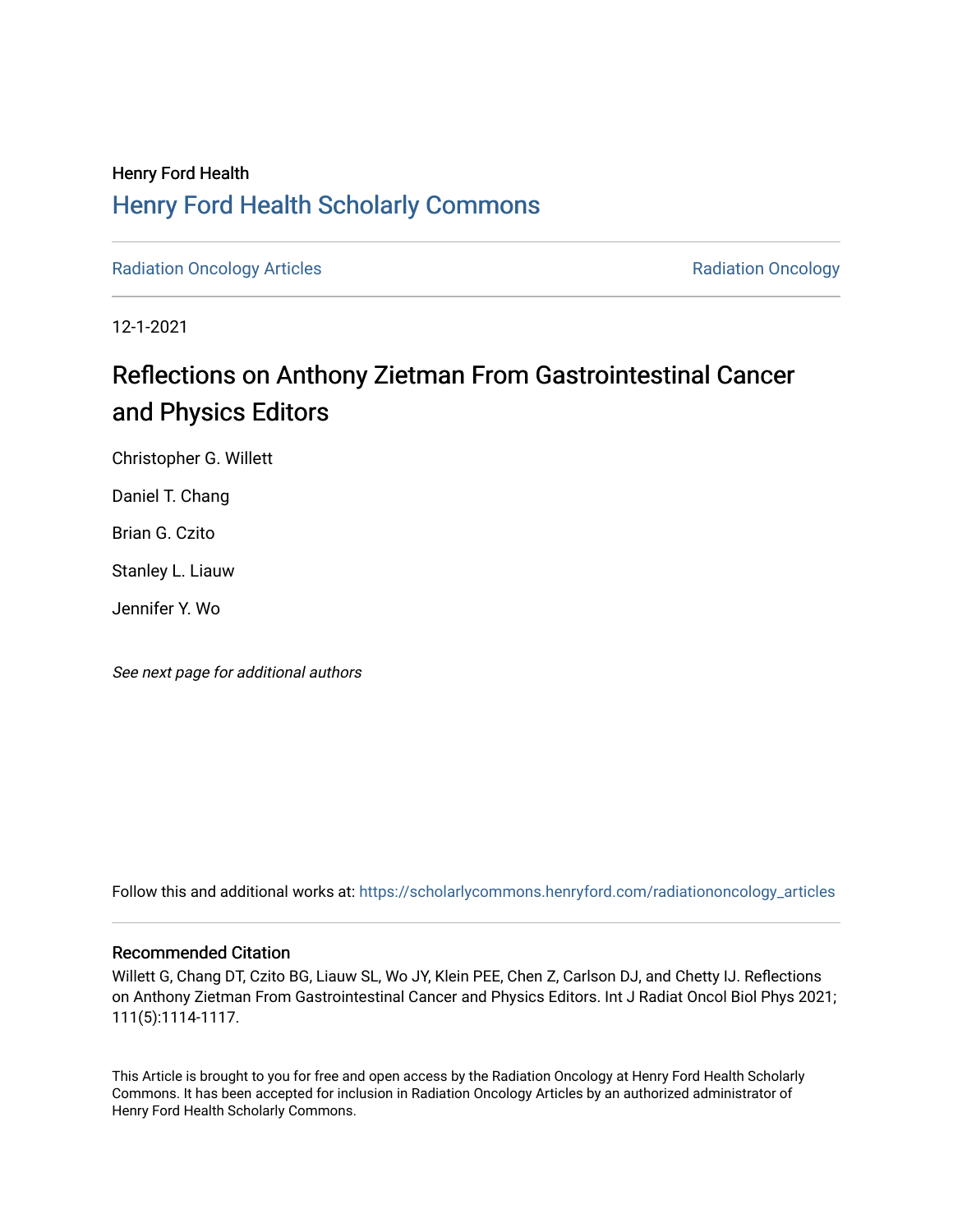### Authors

Christopher G. Willett, Daniel T. Chang, Brian G. Czito, Stanley L. Liauw, Jennifer Y. Wo, Eric Klein, Zhe Chen, David J. Carlson, and Indrin J. Chetty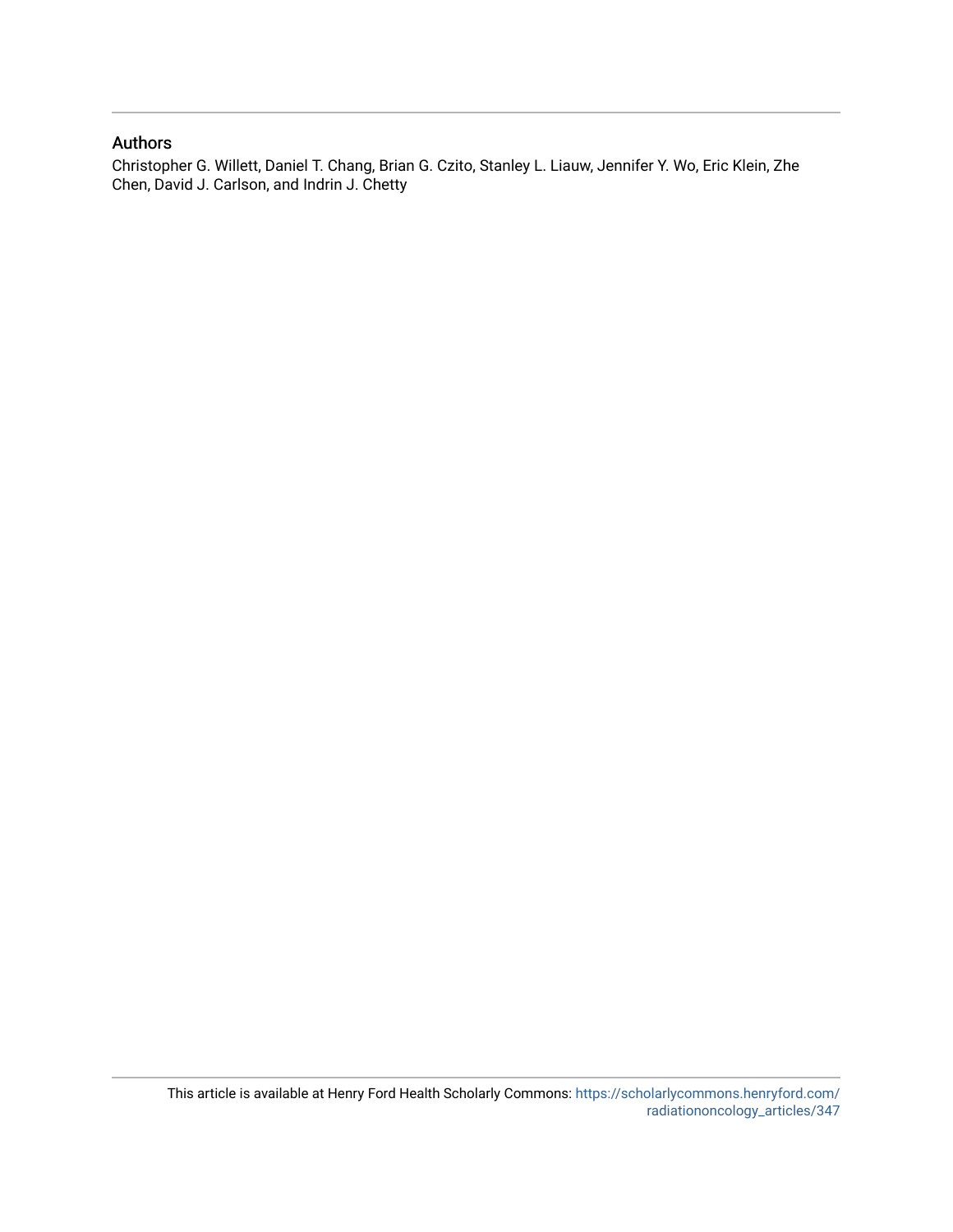[www.redjournal.org](http://www.redjournal.org)

## EDITORIAL

# Reflections on Anthony Zietman From Gastrointestinal Cancer and Physics Editors



Gastrointestinal Cancer Editors: Christopher G. Willett,[\\*](#page-2-0) Daniel T. Chang,<sup>†</sup> Brian G. Czito,\* Stanle[y](#page-2-0) L. Liauw, $\frac{1}{4}$  Jennifer Y. Wo, $\frac{8}{5}$ Physics Editors: Eric Klein,  $\parallel$  Zhe Chen,  $\parallel$  David J. Carlson,  $\parallel$  and Indrin J. Chetty,[\\*\\*](#page-2-4)

<span id="page-2-2"></span><span id="page-2-1"></span><span id="page-2-0"></span> $\,$ \*Department of Radiation Oncology, Duke University, Durham, NC;  $^\dagger$ Department of Radiation Oncology, Stanford University, Stanford, CA;  $^\text{\tiny{\text{T}}}$ Department of Radiation Oncology, University of Chicago, Chicago, IL;  $^{\circ}$ Department of Radiation Oncology, Massachusetts General Hospital, Boston MA;  $\mathbb {I}$ Warren Alpert School of Medicine at Brown, Providence, RI;  $\mathbb {I}$ Department of Therapeutic Radiology, Yale University, New Haven CT; <sup>#</sup>Department of Radiation Oncology, University of Pennsylvania, Philadelphia, PA; and \*\*Henry Ford Health System, Detroit, MI

<span id="page-2-4"></span><span id="page-2-3"></span>Received Sep 1, 2021; Accepted for publication Sep 3, 2021

#### Reflections on Anthony Zietman From Gastrointestinal Cancer Editors

Chris Willett, MD (Senior Editor, 2011-2013)

Anthony Zietman was a brilliant selection by ASTRO as Editor-in-Chief of the International Journal of Radiation Oncology, Biology, Physics ("The Red Journal"). He is a dedicated physician, a superb clinical investigator, and, most importantly, a kind human being. His personal qualities have contributed to his success as an Editor: his wit, creativity, integrity, cheerful outlook, and outstanding writing skills that we have all come to know and appreciate.

Early in his tenure as Editor-in-Chief, Anthony established a robust, collegial, and comprehensive Editorial Board with Disease Site Groups consisting of a Senior Editor and five or six Associate Editors. From 2011-2013, I served as Gastrointestinal Cancer Senior Editor with Associate Editors - Daniel Chang, Brian Czito, Stanley Liauw, Jeffrey Meyer, and Jennifer Wo. In our roles, we had the privilege of experiencing first-hand how Anthony's leadership streamlined the operations and mechanics of manuscript review and publication. Under his guidance, there was active interaction and collaboration among the editors, which led to the publication of innovative studies with strong quality of evidence. We also saw how the threeyear term limits that he established optimized freshness, new ideas, and diversity throughout the Editorial Board and the review process. His leadership has been pivotal to the success of the journal with growth in its impact factor over the last 10 years.

Anthony has spearheaded innovations to support the journal's influence on both clinical practice and research. He introduced new processes of manuscript review, journal content and other initiatives including double blind reviews to reduce selection bias for authors, reviewers, and editors. Theme feature articles "Around the Globe" highlighted diverse practices of Radiation Oncology in global settings. He began using podcasts as a tool to discuss specific publications. He also introduced Special Editions that were dedicated to timely topics such as COVID-19. His innovations broadened the scope of the Red Journal, extending new

Eric Klein, Warren Alpert School of Medicine at Brown, Providence, RI.; E-mails: [christopher.willett@duke.edu](mailto:christopher.willett@duke.edu), [eric.klein@lifespan.org](mailto:eric.klein@lifespan.org) Disclosures: none.

Int J Radiation Oncol Biol Phys, Vol. 111, No. 5, pp. 1114−1117, 2021 0360-3016/\$ - see front matter © 2021 Published by Elsevier Inc. <https://doi.org/10.1016/j.ijrobp.2021.09.007>

Corresponding authors: Christopher Willett, Department of Radiation Oncology, Duke University, Durham, NC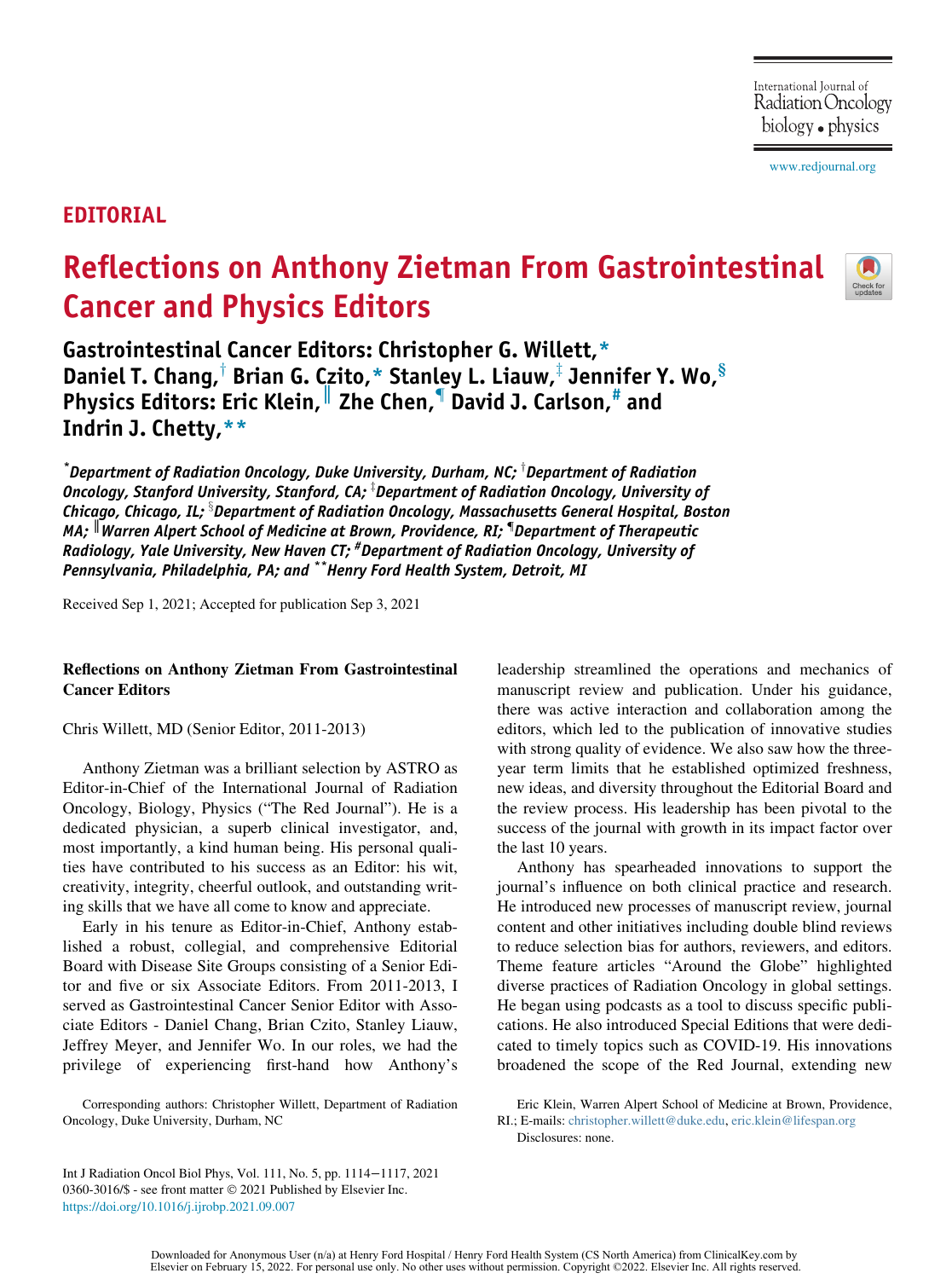awareness of our specialty both locally and globally, in support of public health. Anthony has had a profound impact on Radiation Oncology through his many contributions, as highlighted by his tenure as Editor-in-Chief of the Red Journal over the last 10 years. We thank him and honor him.

#### Dan Chang, MD (Associate Editor, 2011-2013; Senior Editor, 2013-2017)

I wholeheartedly echo the sentiments of my fellow editors on the impact Anthony has had on the Red Journal. In the early days of the transition, most of us were brand new to the editorial board and not really sure what to expect. I remember Anthony, in true "Tasmanian devil" fashion, opening that first editorial board meeting with boundless energy and enthusiasm, articulating a broad vision of the direction he wanted to take the Red Journal and how he would get there, and it was very easy to get swept up in the grandeur of that vision. But beyond just passion and spirit, I believe a few key operational decisions he made were vital. First, he built a team of senior editors representing each disease site who could oversee the editorial process for their respective areas of expertise. These senior editors consisted of some of the most well-respected names in their fields who not only established immediate credibility and gravitas but also bought into his vision and became fully invested in the journal's success. Second, for as much as Anthony was looking to directly make his mark, he was shrewd enough to empower his editorial team to function as independent subunits. Once he had laid out his guiding principles on what constituted the most "impactful" and "novel" manuscripts, he simply got out of the way and let his teams run. By taking this approach, he let each disease site team determine the best papers to publish and, in the process, form its own identity and culture, which only helped reinforce the team's commitment to carrying out his vision. Finally, Anthony had the foresight to install term limits both for senior and associate editors. This system ensured that the energy and expertise of the team would constantly be refreshed to address the rapidly changing landscape of radiation oncology and that the papers published by the Journal would continue to represent some of the most important contributions to our literature. Perhaps just as important, he helped open up the editorial process to the many outstanding and talented people in our field who could play a part in a process so crucial to radiation oncology and how it is viewed both from within and beyond our specialty.

It was an absolute pleasure and privilege to have been a part of his editorial board at the very beginning and watch this transformation unfold. One need only see the steady climb in the Red Journal's impact factor, which had hovered above and below 4.0 at that time, to know his strategy has been a huge success. Perhaps a more important legacy he leaves behind is the dozens of current and past editorial board members who have worked under his guidance and mentorship.

#### Brian Czito, MD (Associate Editor, 2011-2013)

Anthony Zietman has done an exceptional job in his duties as Editor-in-Chief of the Red Journal. Importantly, Dr. Zietman really "raised the bar" for our specialty's primary journal, creating a repository for clinical data that has a true impact on our and other specialty practices, facilitating advancement in knowledge and clinical care in our field. Importantly, the "tightening" of the quality of published studies imposed by Dr. Zietman has meaningfully contributed to changes in our field, facilitating novel and improved ways of treating our patients, as well as expanding indications and collaborations with other disciplines. He has accomplished this simply by demanding (and thereby receiving) more from investigators, yet doing so in a convincing, articulate, firm, yet "charming" manner. His tenure as Editor-in-Chief will be remembered as a true turning point in the Red Journal's history, raising it from a "radiation-centric" periodical to one that has significant impact, not only on our field, but the oncology world more globally. Our specialty is fortunate to have him.

#### Stanley L. Liauw, MD (Associate Editor, 2013-2017)

Anthony has been a dedicated and inspiring leader in his tenure as Editor-in-Chief at the Red Journal. My GI colleagues have well described how his energy and innovative thinking have had a tremendous impact on many aspects of the same question here and forward journal. It always struck me that Anthony always seemed to know the right thing to say at the right time, especially in consideration of fairness of process, motivation of the team, and achievement of the best possible quality product. His presentation eloquence may serve as a reminder to all of us that communication is best delivered with descriptive efficiency and gusto! It was a privilege to serve a small part in this impressive overall effort by the radiation oncology Red Journal community, led by Anthony.

#### Jennifer Y. Wo, MD (Associate GI Editor, 2011-2015)

Anyone who knows Anthony, knows how much he loves ballroom dancing. He is effortless in waltzing onto any stage, absorbing the music and tenor of the room, and then pivoting and adapting his steps to address the stage and audience. Similar to the ballroom, during his tenure as the Editor-in-Chief of the International Journal of Radiation Oncology, Biology and Physics, Anthony waltzed into the position at the helm of this journal, evaluated and reinvigorated its mission, and pivoted and modernized the essence of the journal to address a broader range of topics that reflect our field today. There is no doubt that Anthony Zietman has brought fresh ideas and diversity of topics based on his experience as ASTRO president and a long-standing Program Director of the Harvard Radiation Oncology Program at Massachusetts General Hospital. During his tenure, he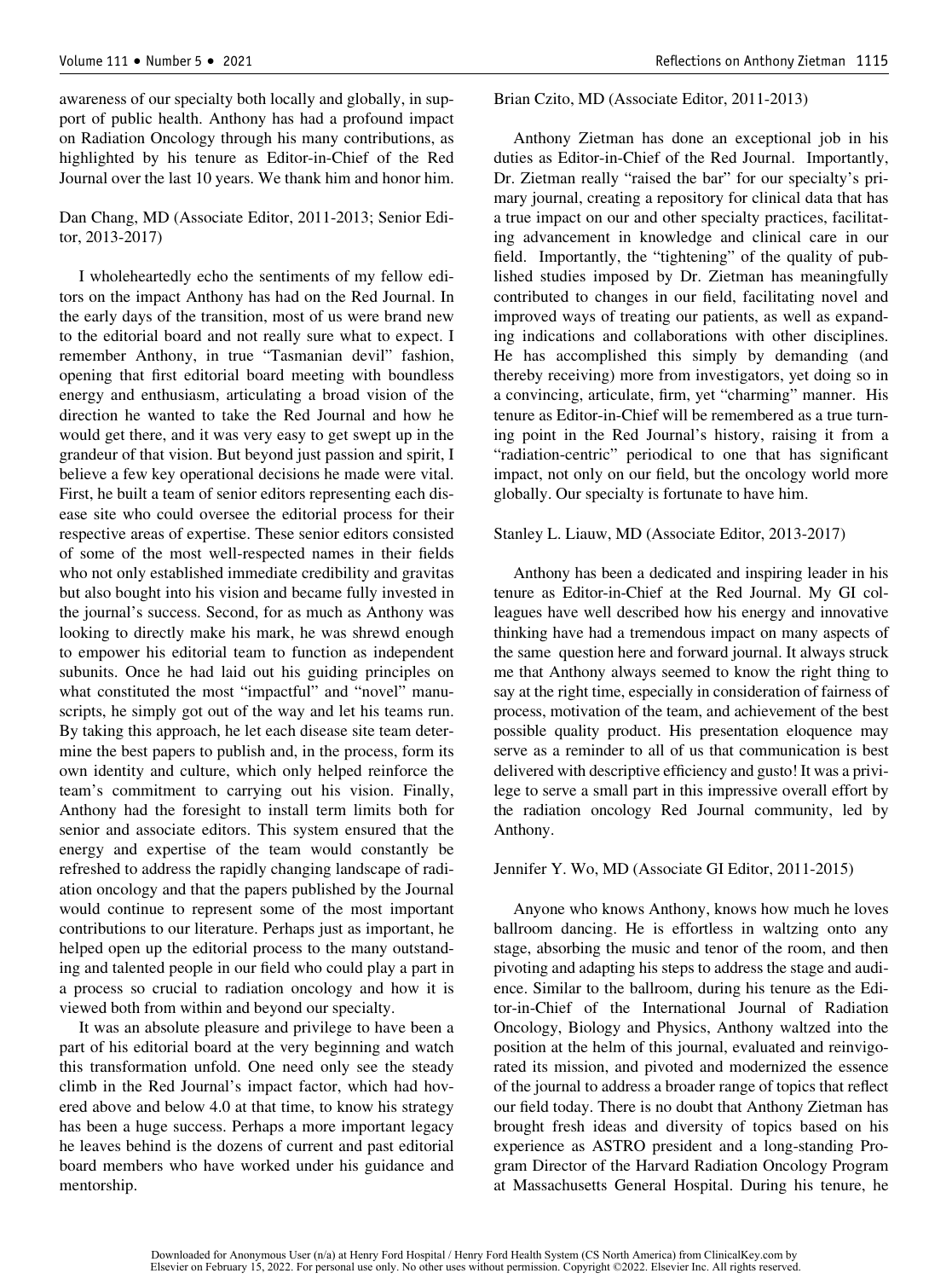purposefully expanded the charge of the Red Journal to address a broader spectrum of issues that impact our field, including radiation oncology as a profession, medical education, global health, art and humanity in oncology, statistics and methodology, and embracing the "gray" zone in clinical practice. He changed the existing structure of the Editorial Board to include Associate Section Editors, thereby allowing for opportunities for a more diverse representation inclusive of junior and international faculty. He worked to reduce systematic biases, by implementing a double blind and standardized system for manuscript review. And as he waltzes off this stage by leaves behind a Red Journal that reflects the depth and breadth of science, clinical trials, and humanity that reflect its audience and its constituents.

#### Reflections on Anthony Zietman From Physics Editors

#### Eric E Klein, PhD (Senior Physics Editor, 2013-2020)

From the first day Anthony Zietman took over as Editor for the Red Journal, it was amazing to observe someone so proactive, yet quite the gentleman. The most challenging aspect of his leadership was the handling of retractions and rebuttals. He worked closely and diplomatically with the Associate Senior Editor and had a magical way of finding common ground. This speaks of his capability as being as fair as possible to authors and yet, scientifically rigorous, which was why the impact factor jumped from approximately four to seven.

Anthony's energy and creativity led to many special issues and editorials, including The Gray Zone. It was of value to physics to include editors. Anthony demonstrated the highest regard for physics, which was evident by his hybrid approach of having special issues being allocated to clinicians and physicists. His dedicated drive to always take the high road was exemplified by the Journal's progressive nature and impeccable quality.

Anthony had the ability to provide, very simply, much more information to the readership than was required. And not to be overlooked was his drive to ensure the cover of the journal was intellectually stimulating.

#### Zhe (Jay) Chen, PhD (Associate Physics Editor, 2011-2014)

Serving as a member of Dr. Anthony Zietman's inaugural editorial board for the Red Journal was truly a privilege and a great professional experience for me with many treasured memories. We were uniquely positioned in time to witness the innovative and transformative changes Anthony brought to the Red Journal. The changes he instituted, from journal appearance to editorial board structure, doubleblind review, review process management, and journal content, have generated profound impact on the quality and relevance of the Red Journal.

In addition to Anthony's accomplishments for the Red Journal and its long-term impact on radiation oncology, which are articulated more eloquently and comprehensively

by my fellow editorial board members in this series, other things I remember and appreciated the most at the time also include his down-to-earth yet charismatic personality, his magic in motivating people to carry out his grand vision, and, above all, his care about every manuscript submitted to the Red Journal.

He was intimately involved in the editorial decision for each manuscript, especially those that could not make it into the publication. It is a testament to his commitment to both the journal and the authors. Dr. Anthony Zietman has transformed the Red Journal and positioned it on a path for continued success into the future. I would like to take this opportunity to thank him for what he has done with the Red Journal and for the great positive influence he has had on me.

#### David J. Carlson, PhD, FAAPM (Associate Physics Editor, 2016-2019; Senior Physics Editor, 2019-)

It has been a true honor to serve with Dr. Zietman on the Editorial Board of the International Journal of Radiation Oncology, Biology, Physics. I have had the pleasure to work under Anthony's guidance as both an Associate Editor (2016-2019) and now Senior Editor (2019-present) for the Physics Section. Anthony exemplifies the concept of leadership, providing strong direction for his team while tirelessly working to ensure their success. As Editor-in-Chief, he has transformed the journal by reducing review times, shortening time to publication, and increasing the impact of the journal on our field. First and foremost, Anthony promotes scientific rigor and intellectual discourse, while ensuring fairness to all authors. I am always impressed with how Anthony carefully and wisely navigates controversial topics and challenging decisions. He actively solicits feedback from the experts and values their input, working to build consensus amongst his team.

The journal under Dr. Zietman's direction continues to pride itself as a home of some of the highest impact and scientific quality medical physics research from across the globe. While certainly the premier medical journal of the field of radiation oncology, the Red Journal continues to value its partnership with Physics, highlighting the advancement of physics technology that allows us to improve treatment outcomes for so many of our patients. It is critical to acknowledge Dr. Zietman's continued strong support of the Physics Section of the journal, the section which continues to receive the highest relative volume of submissions. He facilitated the expansion of the Physics editorial board in recent years to reflect the growth in submissions and, more importantly, supported medical physics research and our editorial decisions. Finally, I have on numerous occasions been grateful for Dr. Zietman's genuine appreciation for the members of his Editorial Board, our reviewers, and our authors. Anthony never hesitates to share positive words for his colleagues and always does so in the most eloquent way. After 10 years serving as Editorin-Chief for the Red Journal, it is difficult to imagine the impact he has had on the field of radiation oncology and on